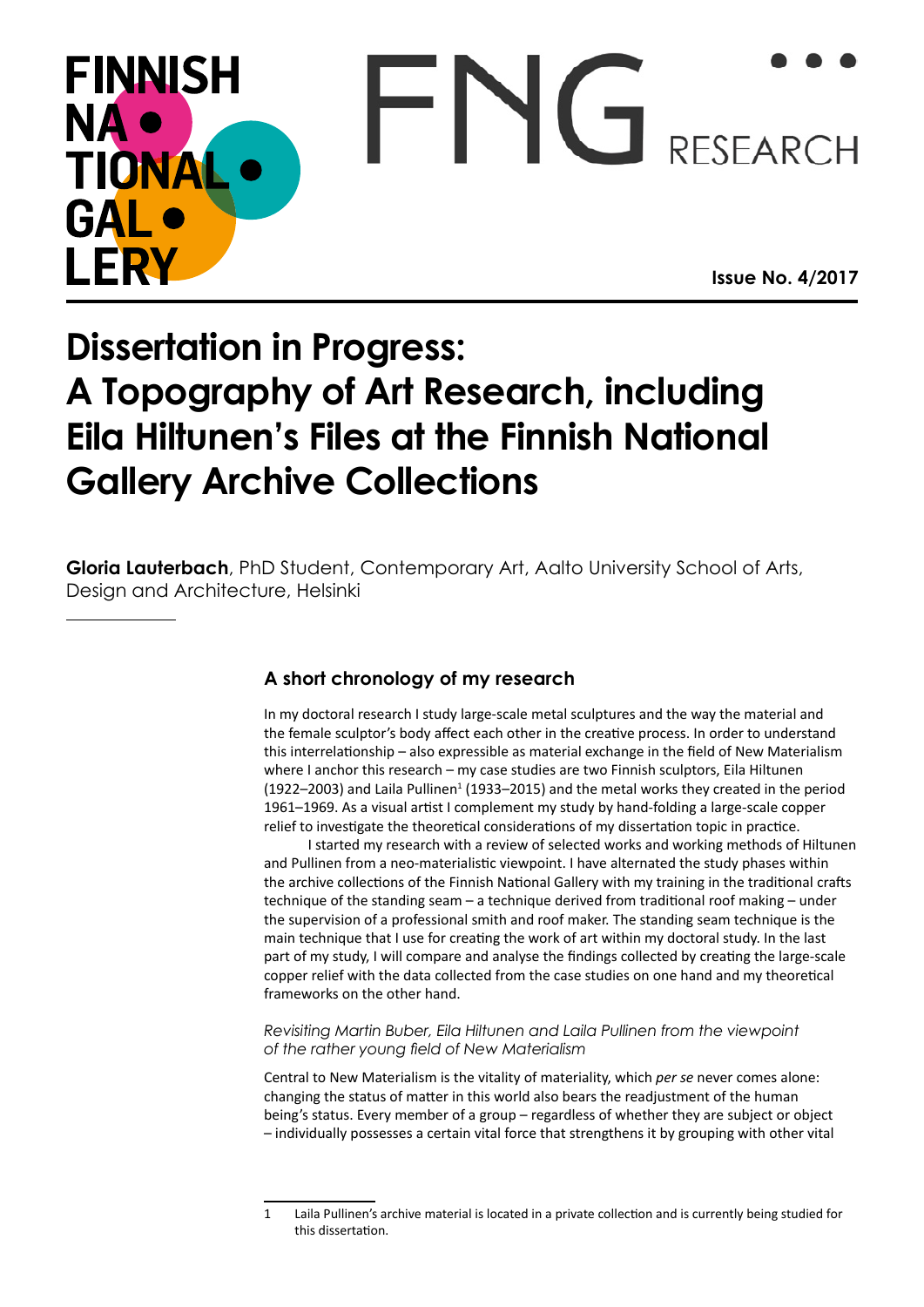*FNG Research Issue No. 4/2017. Publisher: Finnish National Gallery, Kaivokatu 2, FI-00100 Helsinki, FINLAND. © All rights reserved by the author and the publisher. Originally published in <https://research.fng.fi>*

forces<sup>2</sup>. Some scholars divide those groupings of human and non-human matter into microand macro-actants, others purposefully neglect the actant-order and see any materia as having equally dynamic forces.<sup>3</sup> Areas of interest within the field of New Materialism range from investigations in the field of fashion into the 'cloth-body', to phenomena such as voice hearing.<sup>4</sup> Their common denominator is expressing relational practices that take place beyond the human and involving their surroundings. Neo-materialists build on the philosophies of, for example, Gilles Deleuze, Martin Heidegger or Maurice Merleau-Ponty.5

The philosophers nurturing my study are Martin Buber and Peter Sloterdijk. In his book, *Spheres, Vol. 3*, the contemporary German philosopher Peter Sloterdijk applies the morphology of foam to outline individual and societal pluralisms and their dependencies. For this exercise, Sloterdijk divides the anthropocentric space in a nine-dimensional room, each with their distinct *topoi*. The nine dimensions Sloterdijk creates describe the being-together of humans and non-humans as well as the constant formation of the anthroposphere. The room I chose to work with is Sloterdijk's 'chirotope', addressing the scope of the human hands.<sup>6</sup>

Buber's philosophy of dialogue stands in the tradition of Jewish thinking: his writing I-Thou is a philosophy of relation and mutuality. Therein, Buber develops the thought that only by addressing the other as Thou are we creating the I. What is valuable in Buber's thoughts for my research is his perspective on the self as a being in need of the other to exist.

In my opinion Eila Hiltunen and Laila Pullinen artistically extend Buber's thinking to any materiality. A substantial component of their work is the communication *between* materia, being vibrant *through* materia, seeing the essential relation in art practices not between matter and form but between materials and forces while creating and borrowing manifold working methods in order to interact with materia adequately. Therefore, studying their insights is of great value for my research.

In the following I will give a tour, guiding the reader through the archive collections of the Finnish National Gallery, encountering Eila Hiltunen's files and then to a workshop, where I sculpt my relief.

## **Researching Eila Hiltunen's legacy at the FNG archive collections – when the artist's body encounters working material**

I am trained neither as an art historian nor in archival work. There was nothing else for me but to follow the material. As sitting in front of numerous, well sorted folders, I try to ascertain what I am explicitly looking for in Hiltunen's legacy.

Correspondences between the artist and, for instance, art historians or engineers from the stainless-steel manufacturers Outokumpu that discuss material encounters in detail, reveal quickly that Hiltunen was driven by her belief in needing to know a material in great detail in order to be able to work with it. Being driven is one of the characteristics that describes Hiltunen in general well. She discloses in numerous interviews and personal notes

<sup>2</sup> Bennett, J., 2010. *Vibrant Matter. A Political Ecology of Things*. London: Duke University Press.

<sup>3</sup> Löffler, P. & Sprenger, F., 2016. *An Ecology of Materials*. An Email-Interview on Correspondence, Resonance and Obsession, and on the Benefit of Combining Scholarship and Craftsmanship with Tim Ingold. Zfm. 23 April. <http://www.zfmedienwissenschaft.de/online/ecology-materials> (Accessed on 29 May 2017).

<sup>4</sup> Kontturi, K.-K., 2017. *Matters of Fabric, Fashion and New Materialism*. Presentation at Aalto University School of Arts, Design and Architecture, Finland, 03 April 2017; Blackman, L., 2016. *Suggestibility and Relational Practices: Exploring Embodied Sensemaking*. Presentation for PhD course 'Body-Based Practices' at Department of Nutrition, Exercise and Sports, University of Copenhagen, Denmark, January 2016.

<sup>5</sup> Janicka, I., 2016. *InDebate: Ein Plädoyer für eine nicht-anthropozentrische Philosophie*. 9. Februar. [http://philosophie-indebate.de/2477/indebate-ein-plaedoyer-fuer-eine-nicht-anthropozentrische](http://philosophie-indebate.de/2477/indebate-ein-plaedoyer-fuer-eine-nicht-anthropozentrische-philosophie/#more-2477)[philosophie/#more-2477](http://philosophie-indebate.de/2477/indebate-ein-plaedoyer-fuer-eine-nicht-anthropozentrische-philosophie/#more-2477) (Accessed 29 May 2017).

<sup>6</sup> Sloterdijk, P., (2004) 2016. *Spheres, Vol. 3: Foams*. Plural Spherology. Trans. Wieland Hoban. Los Angeles: Semiotext(e).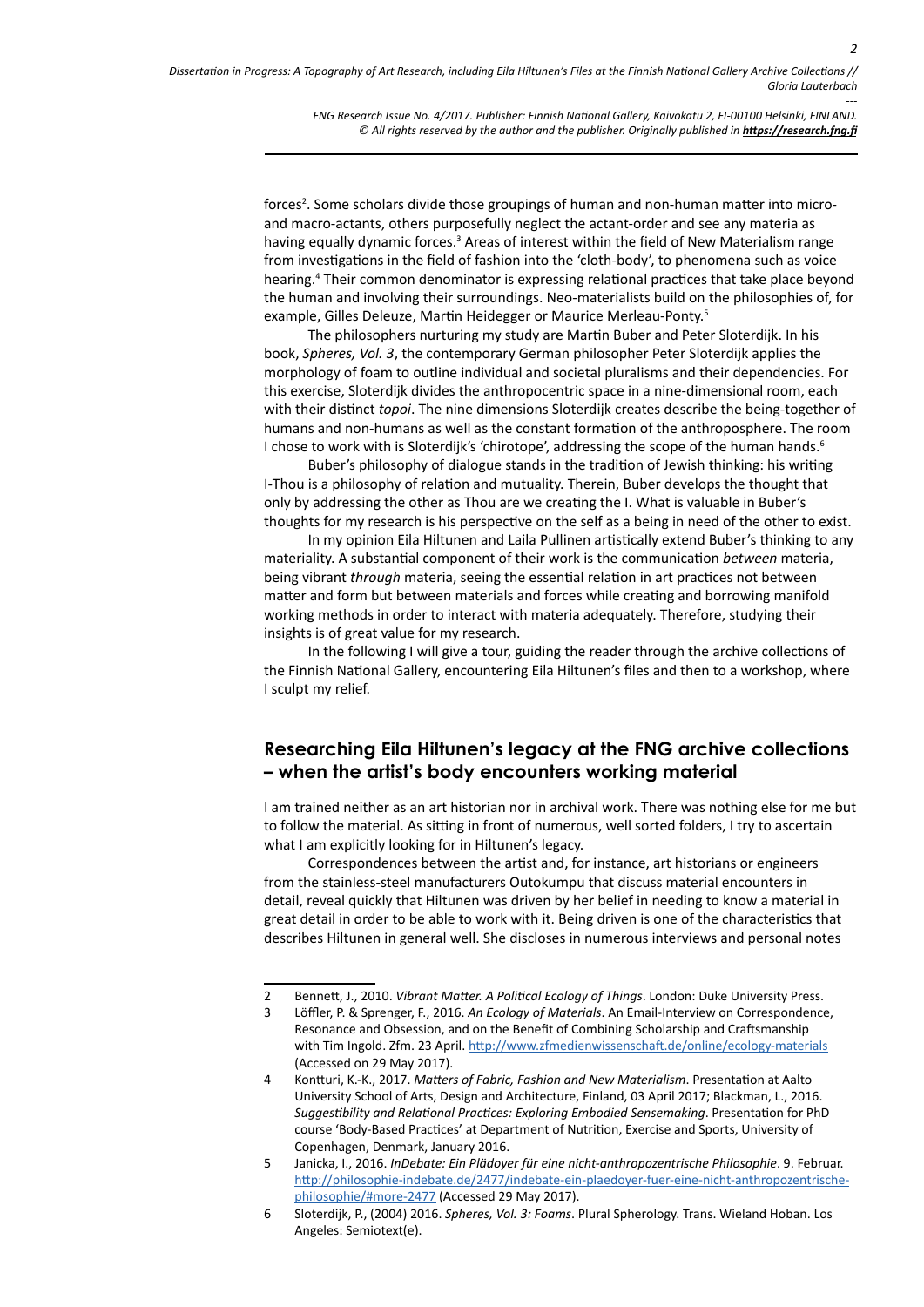> *--- FNG Research Issue No. 4/2017. Publisher: Finnish National Gallery, Kaivokatu 2, FI-00100 Helsinki, FINLAND. © All rights reserved by the author and the publisher. Originally published in <https://research.fng.fi>*



**Eila Hiltunen working on the** *Sibelius Monument***, 1966. Photographer: Otso Pietinen. Eila Hiltunen Picture Archive. Archive Collections, Finnish National Gallery**

that she is obsessed by the same compulsion to exhaust herself that artists from the times of Michelangelo were.7 Protocols demonstrate how meticulously her own exhibitions and the course of events were planned; most of the remaining and archived exhibition catalogues, as well as invitation cards, are covered with her scribbled thoughts. Hiltunen's famous *Sibelius Monument* (1967) for example, could be understood just as a starting point in the line of created architectural scale-sized sculptures by the artist. Hiltunen dreamed of and planned

<sup>7</sup> Alberton, Bergman & Dean News, 'Eila Hiltunen, Finnish Sculptress'. Correspondence 1960–1969 IV. File 11. Eila Hiltunen Archive. Archive Collections, Finnish National Gallery, Helsinki.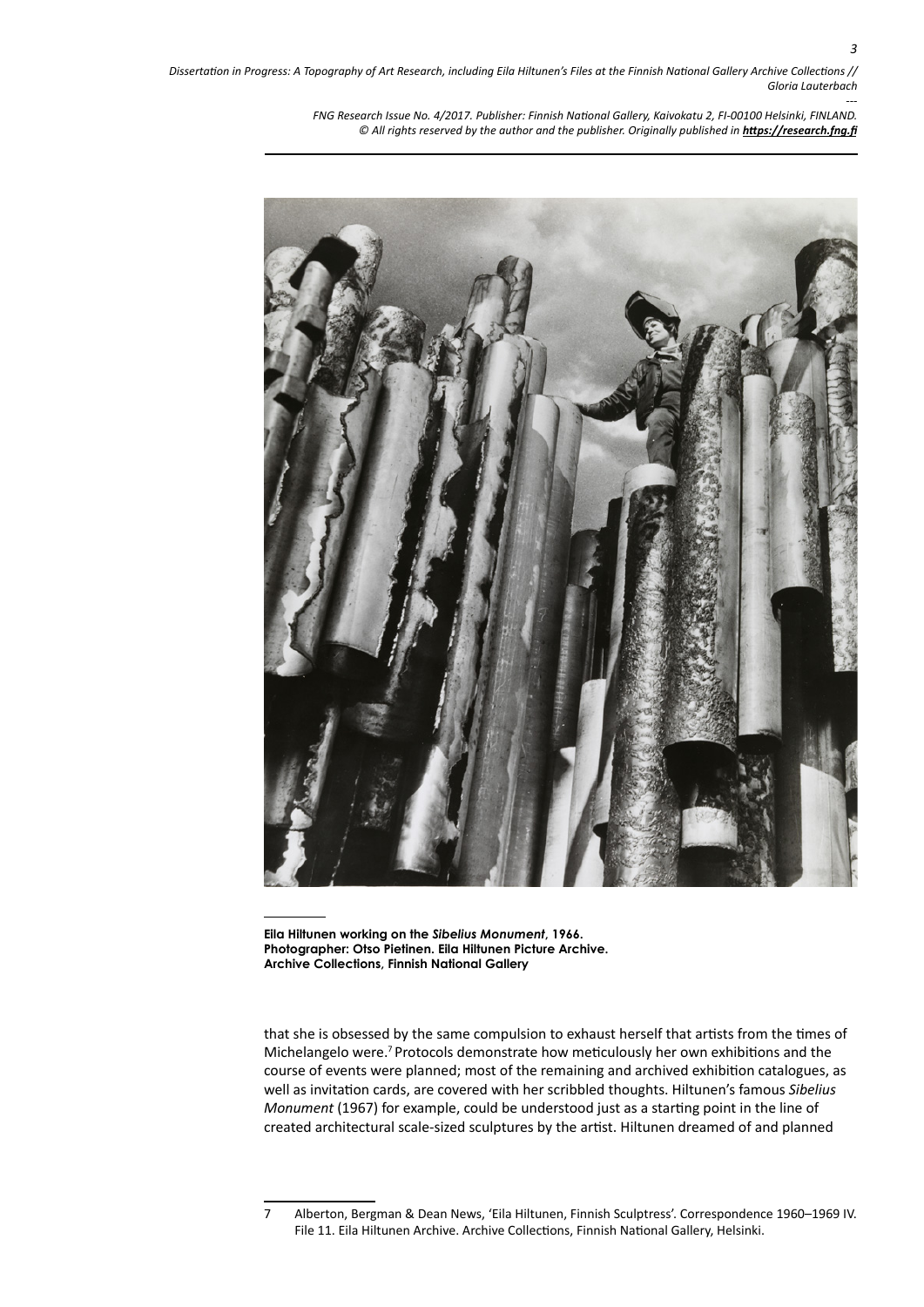*FNG Research Issue No. 4/2017. Publisher: Finnish National Gallery, Kaivokatu 2, FI-00100 Helsinki, FINLAND. © All rights reserved by the author and the publisher. Originally published in <https://research.fng.fi>*

to make great welded constructions such as cathedrals and towns.<sup>8</sup> Creating as the actual physical realisation made the artist experience a strong feeling of energy: '[...] one works right till the end and something definitive is created'.<sup>9</sup>

For me as a researcher, it is an enormous asset to see how skilfully both Hiltunen and Pullinen expressed their thoughts in the process of creation. Not only did both artists carry out a vast amount of very distinct material studies, posing questions for example on the performance of certain materials under certain weather conditions, or on how to use dynamite as a working technique in order to sculpt copper sheets installed on a cast, or on how to cool certain sized stainless-steel tubes while processing them further with welding wire, and so on. They also put into words the expectations they had of the material, of themselves, of their chosen tools, and of their working surroundings.

The more I learn about both artists by examining their legacies, the more I marvel at the energy they have put into material. One might fittingly speak of their life-long attempts to tame and equally be tamed by the artworks. Seemingly, the way for them to succeed was by overcoming any borders between the works of art and their own bodies.

### **Material conversion – when the artist's body interrelates with the working material**

*'[...] In my opinion man is also a dynamic part of nature, not as an individual, but as a form, which is part of the cosmos to which it adds with its lines [...] of the harmony of his movements.[...] I remember that while I spent summer evenings in the park welding the monument to Sibelius, I sometimes felt exhausted by eight or nine o'clock; physically exhausted because I had to climb high up on top of the tubes. Wearing a welder's helmet, dragging my cables along I would position myself in the evenings so I could hide in the monument's cavity.'10*

The concept of *living form* was cultivated by the Vitalism Generation in Finland of the 1950s and 1960s, whose sculptors started to be force-fields with their materials: these practitioners wove their own (female) pathways into (hard) materials and received the material's reaction in return.<sup>11</sup>

Hundreds of photographs taken by Otso Pietinen, Hiltunen's husband and a prominent photographer, give reference to how close and extremely intimate the relationship between Hiltunen and her artworks was. With regard to the *Sibelius Monument*, Hiltunen plainly entered into a symbiosis with the steel structure. Visuals are strengthened by personal writings and concepts by the artist recounting how much time she spent with artworks and how she felt while sculpting. Descriptions such as *becoming one with the material*, *seeing the self as a tool, one's own body as the materiality that influences the substance and vice versa,* are recurrent themes. Hiltunen depicts the welding process in the making of the *Sibelius Monument* as follows:

*'I am neither a human being nor a woman anymore, I have turned into a tool. A current of work passes through my body.'12*

<sup>8</sup> *Periodica* 1967–, 4/4, Look [17.10.1967]: 'Finland's Memorial to Jean Sibelius'. Press cuttings, Sibelius Monument 1⁄4. File 32. Eila Hiltunen Archive. Archive Collections, Finnish National Gallery, Helsinki.

<sup>9</sup> Amidei, R., 1992. *Eila Hiltunen*. Porvoo: WSOY, 73.

<sup>10</sup> Amidei, R., 1992. *Eila Hiltunen*. Porvoo: WSOY, 71–72.

<sup>11</sup> Lindgren, L., 1996. *Elävä muoto. Traditio ja modernisuus 1940- ja 1950-luvun suomalaisessa kuvanveistossa*. Dimensio 1. Helsinki: Valtion taidemuseo (Finnish National Gallery), 173.

<sup>12</sup> Amidei, R., 1992*. Eila Hiltunen*. Porvoo: WSOY, 72.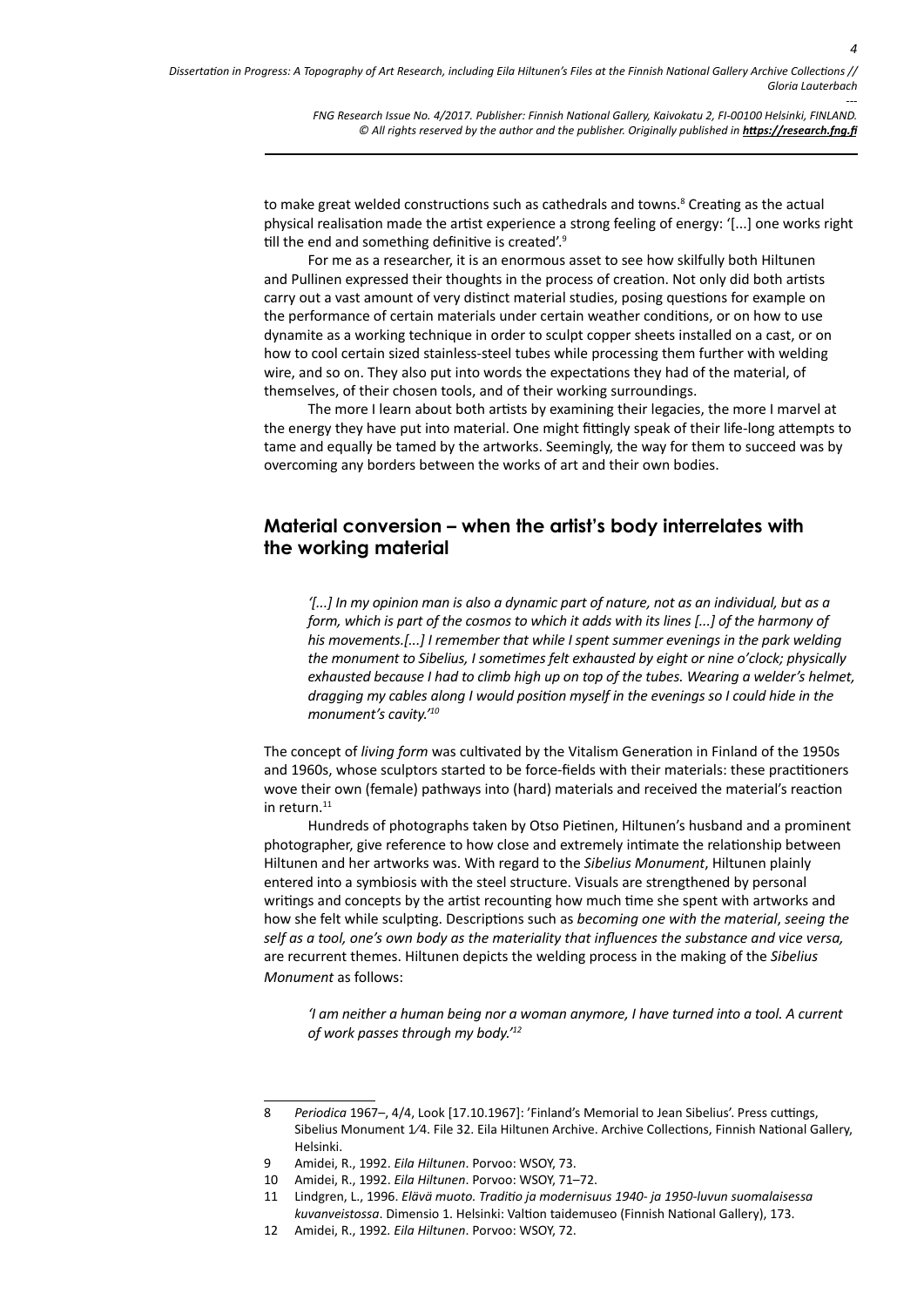> *FNG Research Issue No. 4/2017. Publisher: Finnish National Gallery, Kaivokatu 2, FI-00100 Helsinki, FINLAND. © All rights reserved by the author and the publisher. Originally published in <https://research.fng.fi>*

Both Hiltunen and Pullinen express over and over again the way their own bodily boundaries were merging with the material they were forming. The more time Hiltunen has spent with the *Sibelius Monument* under physically tiring conditions, the more the material and the artist's body seemed to interrelate. And the more strength she felt she was gaining in the process:

*'It's been years now. I have written kilometres, tens of thousands of kilometres, kilometres of electric arc, with the mouth of my welder. I am hermetically separated from the outside world, behind the wall made of the crackle of my welder, of the murmuring of the evaporation of the cooling water and of my machines and instruments [...] It's strange to stare at the small red point of welded metal. It hypnotizes me to the point that I lapse into a strange state of deep concentration – as if I too had to been welded into the mass of this gigantic steel structure. By climbing onto this structure of elements I* sometimes feel as if I were on top of a mountain, and other times in a valley. Working on *every detail of this sculpture I have come to know every inch of it.'13*

#### **From the archives to the workshop**

*'The experienced hand is trained as much through the resistance of the material as through the experience of its surmountability.'14*

It is widely known that Hiltunen was captivated by welding as an artistic method. Her first contact with heavy 'man-like' materials she had as a child due to her father's profession as an armourer, 'a fact that makes [her] feel drawn by blood to the profession of a metal man'.15

My artistic practice is markedly influenced by my grandfather's profession as a smith and roof maker and his lifelong devotion to the process of converting and forming materials. His career started as a 14-year old being ordered to dismantle bells from local churches in the German scrap metal drive during the Second World War. Materials ranging from profane household tools to sacred church décor were melted and remodelled to create military material and handed over to the young soldiers who were sent to war. At the end of the War, the Allies gave the order to convert leftover weapons by melting into building material to reconstruct the war-torn country.

Most roof makers from the 1950s and 60s, including my grandfather, themselves encountered their working material in various modes of being. This intense experience of working with metamorphosed materials determined my grandfather's whole career. When I was five years old, he made me a money-straightening press from a part of a former roofing sheet, hand-folded with the skills of a smith. However the relevance for my research study of those past events surpasses the enchantment of a granddaughter for her ancestor.

<sup>13</sup> Amidei, R., 1992. *Eila Hiltunen*. Porvoo: WSOY, 72.

<sup>14</sup> Sloterdijk, P., (2004) 2016. *Spheres, Vol. 3: Foams.* Plural Spherology. Trans. Wieland Hoban. Los Angeles: Semiotext(e), 346.

<sup>15</sup> *Uusi Kuvalehti*, no. 20 [13.05.1960]: 'Eila Hiltunen ja menestys'. Press cuttings, Hiltunen 1960. File 27. Eila Hiltunen Archive. Archive Collections, Finnish National Gallery, Helsinki.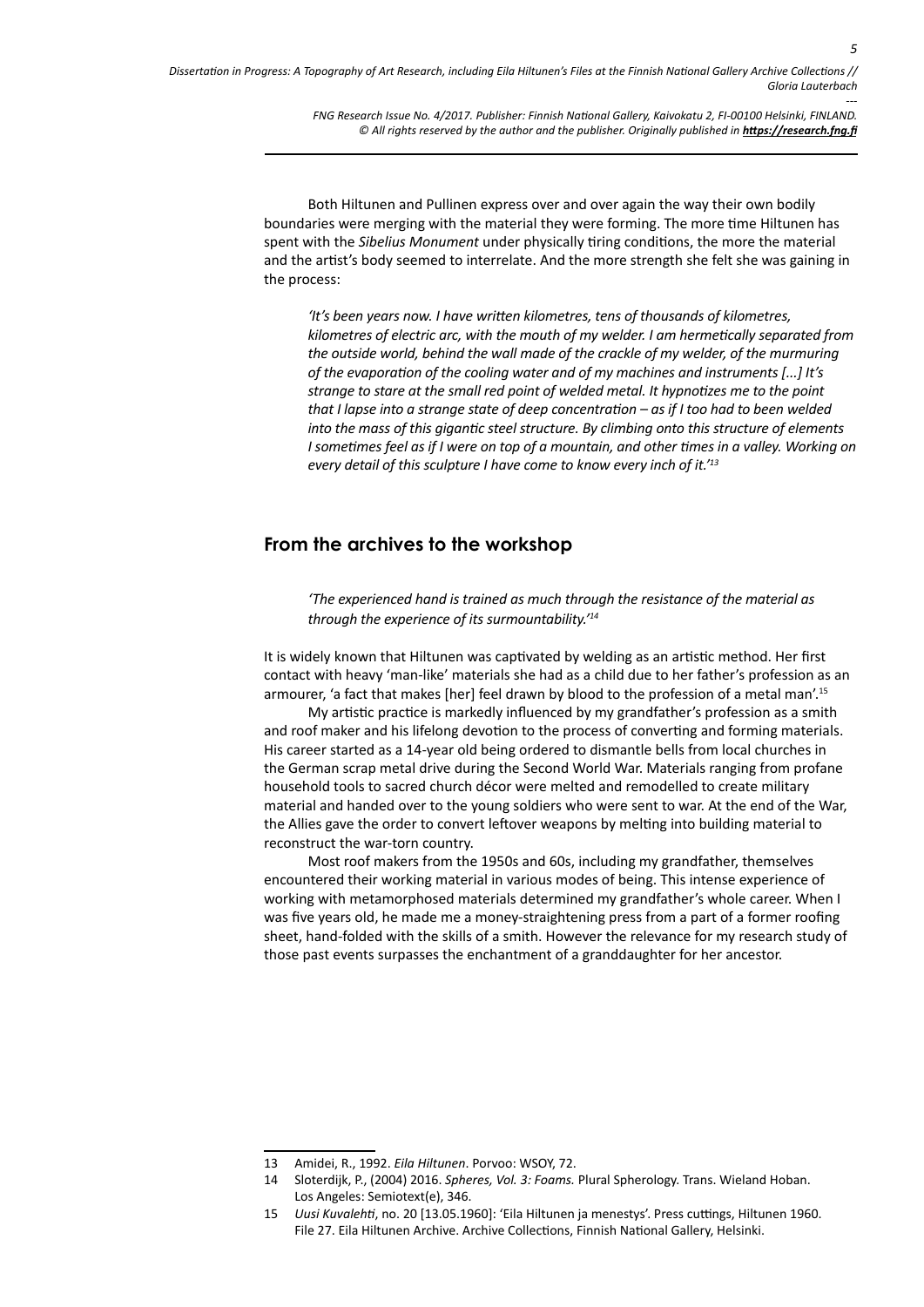> *FNG Research Issue No. 4/2017. Publisher: Finnish National Gallery, Kaivokatu 2, FI-00100 Helsinki, FINLAND.* © All rights reserved by the author and the publisher. Originally published in **<https://research.fng.fi>**



**Walter Schimmel,** *Roofing Series***, 1965–1980, Issigau, Germany**  Photo: Walter Schimmel

The vitality of copper, as well as the method of joining adjacent sheets with a double locked standing seam, became the centre of my artistic production. I consider copper as vital due to its propensity to change its appearance continuously, depending on its environment (oxidation-sensitivity), its endurance (long life cycle) and its property as an excellent heat exchanger. Technically, in a standing seam, the higher rim of one metal sheet is folded over the lower rim of another metal sheet and then both rims are folded a second time to lock the seams. Today, for efficiency reasons, this technique is performed with pans that are industrially pre-formed and joined on the spot with a machine seamer. In traditional roof making as well as in my art production, all the working steps (cutting, measuring, bending, folding) are done by hand with seaming pliers, tongs, hammers and seaming spoons and anvils.

To join different sized copper sheets – all 2mm thick – into an approx. 20sq m relief by hand-folding them will take time. The exact measurements, a skilled choice of the tools, the angle of my body in relation to the sheets, are all essential ingredients of the study. The shape and seams of the relief have to be well planned, with no material wasted. Therefore preliminary exercises using materials and tools in various scales are essential.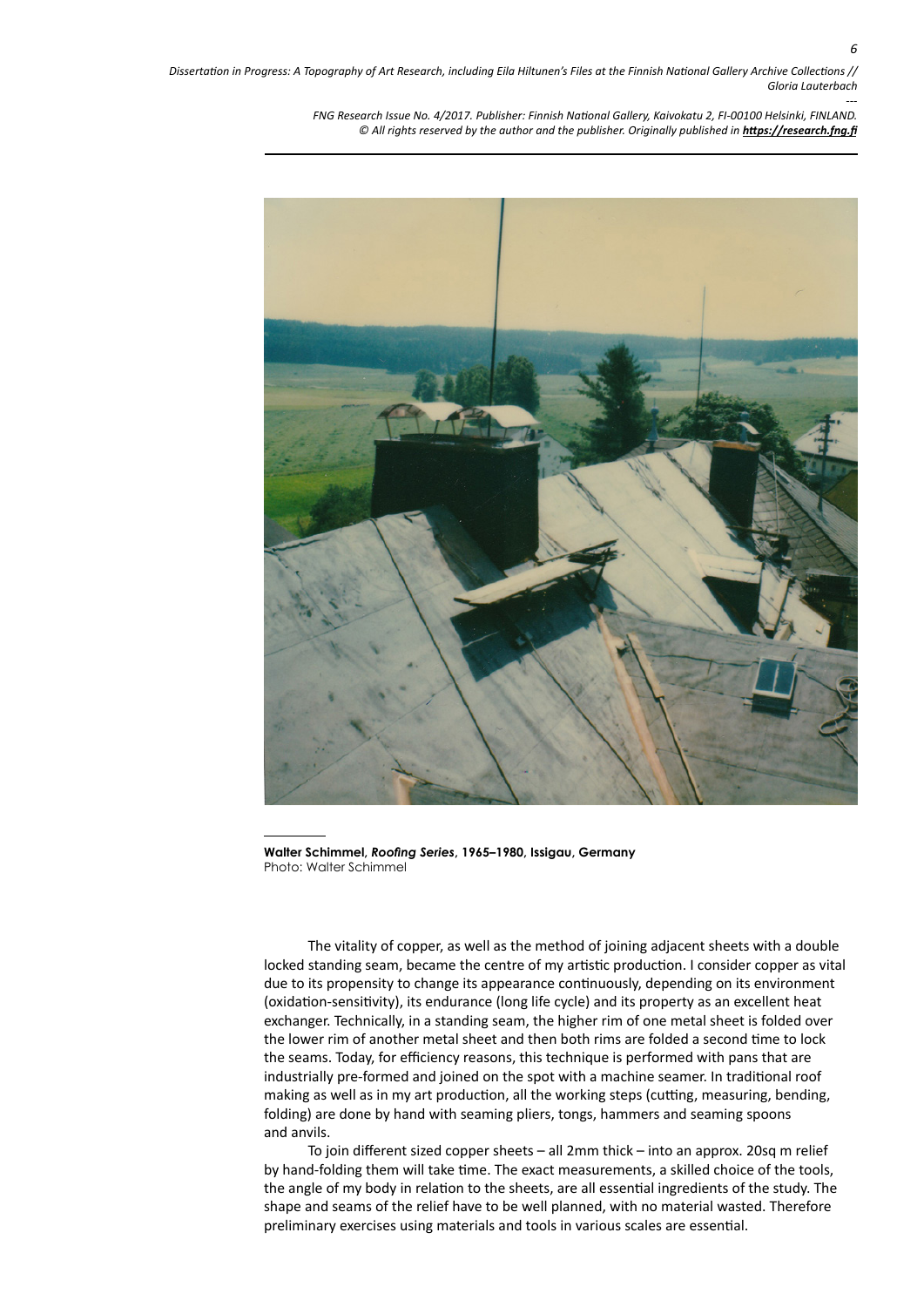> *FNG Research Issue No. 4/2017. Publisher: Finnish National Gallery, Kaivokatu 2, FI-00100 Helsinki, FINLAND. © All rights reserved by the author and the publisher. Originally published in <https://research.fng.fi>*



**Gloria Lauterbach,** *Folding Study XII***, 2017, copper sheets, stainless-steel sheets and plywood** Photo: Gloria Lauterbach

By working with copper and my chosen roofing technique, I aim to explore and provide perspectives on how to recognise and express (artistically and in language) non-human materia as living and our bodies' structures as porous boundaries that are in constant exchange with their surroundings. Therefore, I artistically try to suspend any object-subject dualism and investigate questions such as: how much strength and energy does my female body require to bend and fold copper sheets; when do I overcome; when do I surrender to its